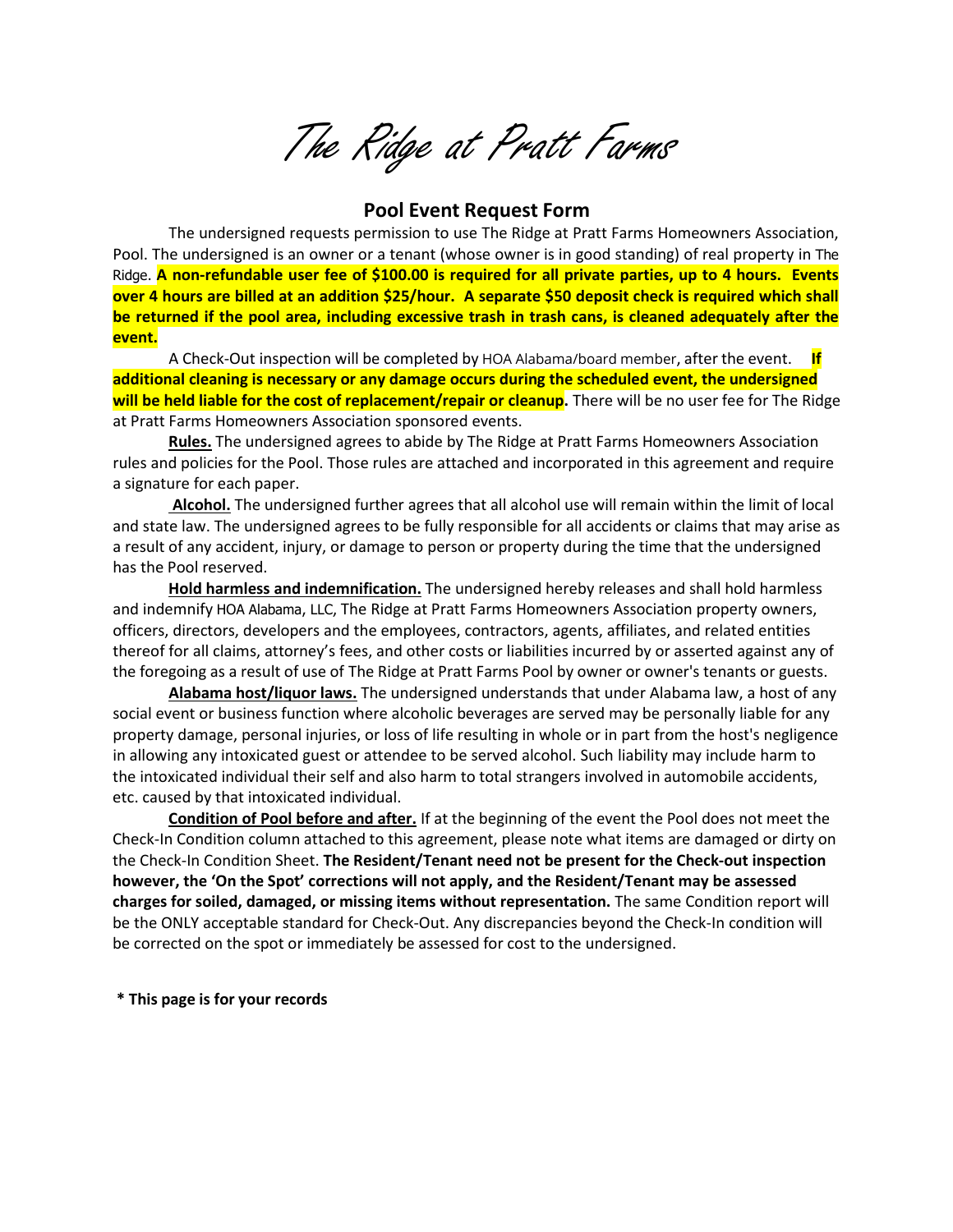**1. Fee.** Each owner scheduling The Ridge at Pratt Farms Pool will sign a usage agreement and release prior to scheduling the Pool. **If a tenant in The Ridge at Pratt Farms schedules the Pool, the owner and the tenant must both sign the required user agreement and release.**

**2. Alcoholic beverages.** If alcoholic beverages are to be served, I understand and agree that I must provide a Certificate of Insurance to The Ridge at Pratt Farms HOA at my sole expense naming The Ridge at Pratt Farms HOA, its members, managers, employees, and agents as additional insured covering any liability that might arise from provision or use of alcoholic beverages on premises. The Certificate of Insurance shall provide liability coverage in amounts acceptable to The Ridge at Pratt Farms HOA but in any case, not less than \$500,000.00. It is also acceptable to provide proof of your Homeowners Personal Liability policy if the policy covers the same liability as previously mentioned. Alcoholic beverages may not be SOLD under any circumstances and cannot be served to minors or intoxicated persons. Under Alabama law, a host of any social event or business function where alcoholic beverages are served may be personally liable for any property damage, personal injuries, or loss of life resulting in whole or in part from the host's negligence in allowing any intoxicated guest or attendee to be served alcohol. Such liability may include harm to the intoxicated individual himself and also harm to total strangers involved in automobile accidents, etc. caused by that intoxicated individual.

**3. Smoking.** No smoking is permitted within the Pool at any time.

**4. Assessments current. The Pool is not available to any owner if The Ridge at Pratt Farms owner assessments and other sums due the Association by the owner are not current.**

**5. Owner as host.** Only owners, immediate family members of owners, or tenants may schedule the Pool. All children of 16 years and younger must be accompanied by an adult chaperone age 25 or older at all times during the event. The Ridge at Pratt Farms owner or tenant must be present at all times at the function for which the Pool is reserved and must be the primary host of the event. Owners or tenants may not reserve the area on behalf of a third party.

**6. Pool. The pool area may not be reserved for exclusive use.** It is for the use and enjoyment of all owners and guests and has its own hours of operation and will be available for the use of other tenants and owners during the scheduled time period.

**7. Music.** Music, and/or any other noise, must be kept at a level that cannot be heard in the surrounding homes in the area, or cause a disturbance to owners and guests at the swimming pool. The user of the Pool will be responsible for seeing that there are no loud noises from the guests either coming to or leaving the function at the Pool.

**8. Clean-up of Pool.** The Ridge at Pratt Farms homeowner, who schedules the Pool, will be responsible for taking any items that were brought and if items are left. There will be no additional charge over the \$80.00 fee unless the cleaning is excessive, or damages occur.

**9. Damage.** The Ridge at Pratt Farms homeowner will be responsible for the repair or replacement of any damage done to the Pool, or its furniture. It is understood that a Member of the Board of Directors of The Ridge at Pratt Farms Homeowners Association, or a person designated by the Board, **may** inspect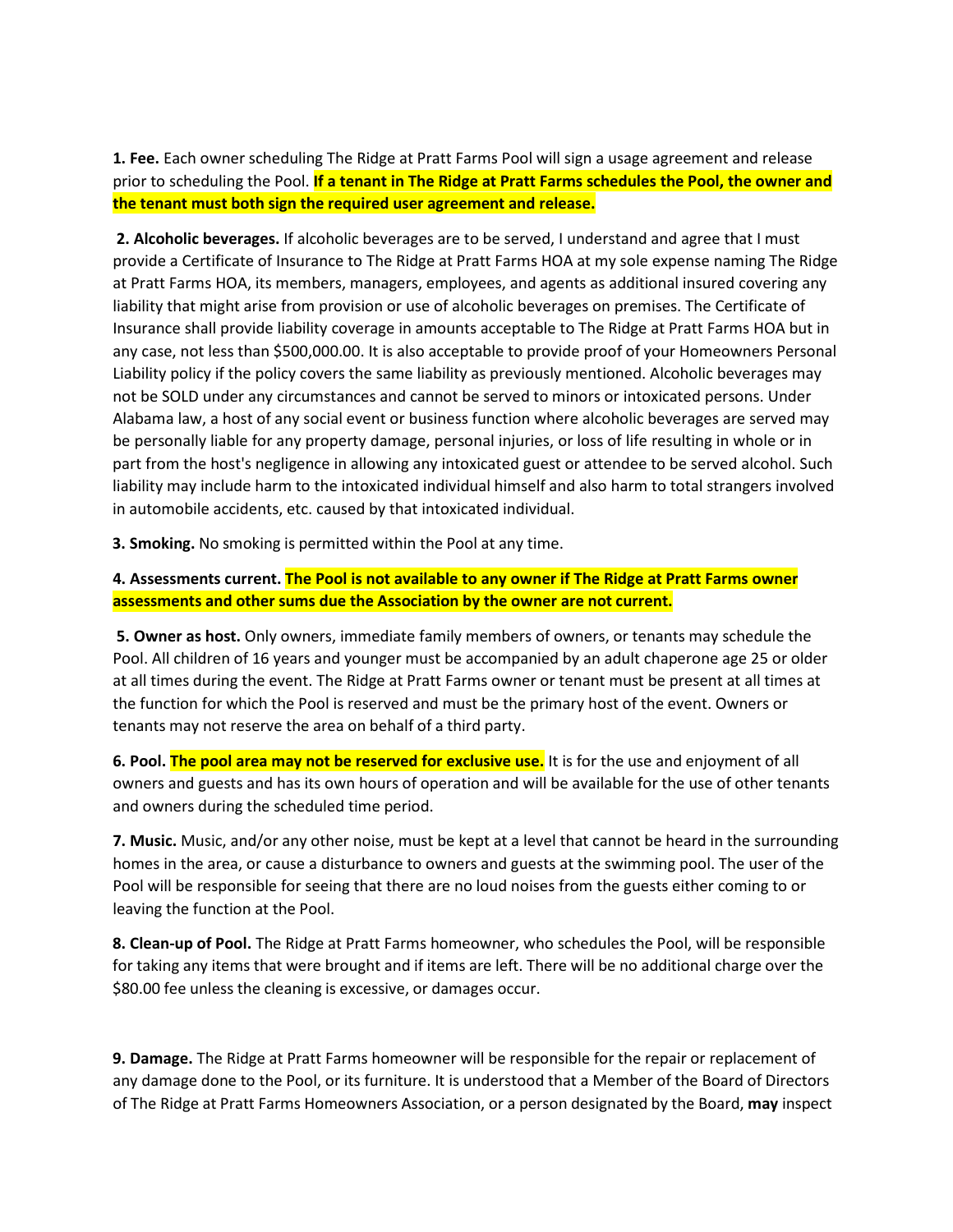the Pool including furniture, equipment and the area surrounding the Pool, before and after use by the undersigned. Any items not in good condition will be repaired or replaced as necessary. If there is damage to the Pool, the damage will be assessed by a licensed professional designated by a Member of the Board of Directors and repaired or replaced. The undersigned agrees to pay for any repairs or replacement, and if it is not promptly paid, The Ridge at Pratt Farms Homeowners Association, Inc. shall have a lien against the Lot owned by owner for payment of same, which lien may be collected in same manner as annual assessments.

**10. Assumption of risk.** The Ridge at Pratt Farms owner will assume full responsibility for any and all accidents or claims that may arise as a result of any accident or for any other reason in connection with the function or usage of the Pool by the owner and said owner shall agree to the hold harmless and indemnity provisions contained in the User Agreement to which these rules are attached.

**11. City codes.** All applicable city and fire codes apply.

**12. Occupancy limit.** No more guests than the fire code permits are allowed at any function.

## **13. Lifeguards: NO LIFEGUARDS ARE PROVIDED BY THE RIDGE AT PRATT FARMS.**

**14. Violation.** Violations of these rules will be determined by the Board in their sole discretion. Violations will subject the owner to any corrective or enforcement action authorized by the Association's governing documents or by law and penalties may include without limitation the loss of use rights for the Pool for one year.

**15. Late usage.** In addition to the user fee, an additional \$25.00 user fee per ½ hour fee may be assessed to the reserving homeowner if the Pool is not vacated by the end of the time block.

**16. Hours.** All functions must end by 10:00 p.m.

**\* This page is for your records**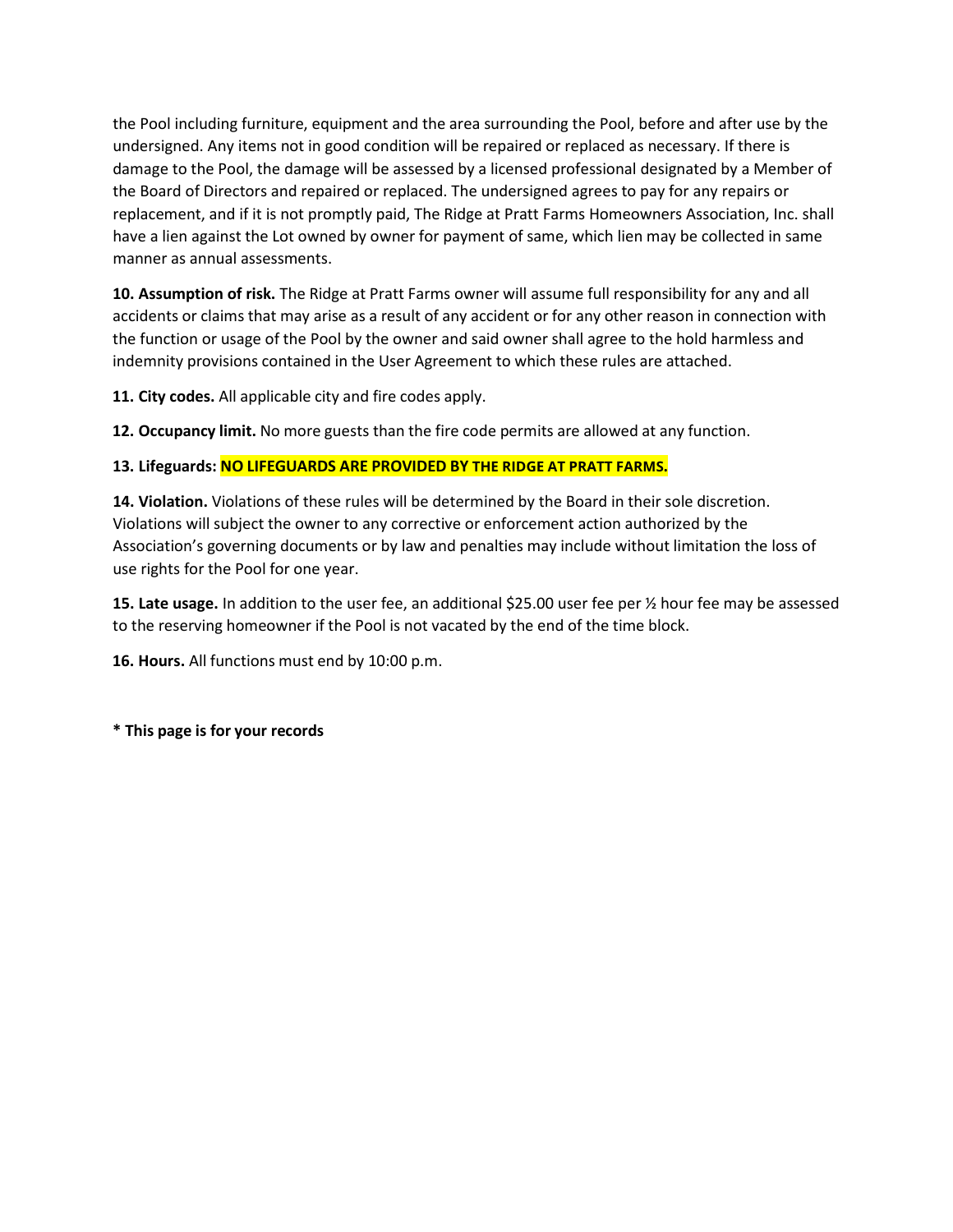#### **The Ridge at Pratt Farm Pool and pavilion check sheet for the day of the event.**

You must initial-on the left column- that you agree to all these items before your request will be processed. For your check in, you can mail or email back to me after event and may initial the right side of the form at your check out.

#### **Check-In/Check-Out**

| Trash removed (new bag in place) In_____________Out__                         |  |
|-------------------------------------------------------------------------------|--|
| Furniture in position in which it was found <b>In ____________Out____</b>     |  |
| Bathrooms <mark>In_____________Out_________</mark>                            |  |
|                                                                               |  |
| No personal items are in Pool or surrounding area <b>In____________Out___</b> |  |
|                                                                               |  |

### **Please inform the HOA Alabama of any repair needs (e.g. light bulb replacement, table or chair problems, etc.)**

I checked and noted the condition of the Pool at Check-In time. **Date\_\_\_\_\_\_\_\_\_\_\_\_, Time** 

I understand that if the condition of the Pool, at Check-Out time, is excessively dirty or damaged I will be responsible for additional charges. **Initial**

| <b>Address of Home Owned or Leased in The Ridge at Pratt Farms</b> |                       |                      |  |
|--------------------------------------------------------------------|-----------------------|----------------------|--|
|                                                                    |                       |                      |  |
| <b>Phone number:</b>                                               |                       | Email:               |  |
| <b>Type of Event:</b>                                              | <b>Date of Event:</b> |                      |  |
|                                                                    |                       |                      |  |
| <b>Time of Event: Start:</b>                                       | to End:               | no more than 2 hours |  |

The Ridge at Pratt Farms HOA is not responsible for the functional aspect of this amenity. Please report any malfunctions Monday through Friday 8am to 5pm.

Mailing address: PO Box 640804, Pike Road, AL 36064 Phone: 334-472-2500, Email: [help@hoaal.com](mailto:help@hoaal.com)

\$100.00 Fee received: Date

Separate \$50 refundable check received: Date:

Company Representative: Name

\*\*Mail, fax, or email this sheet in with your payment\*\*